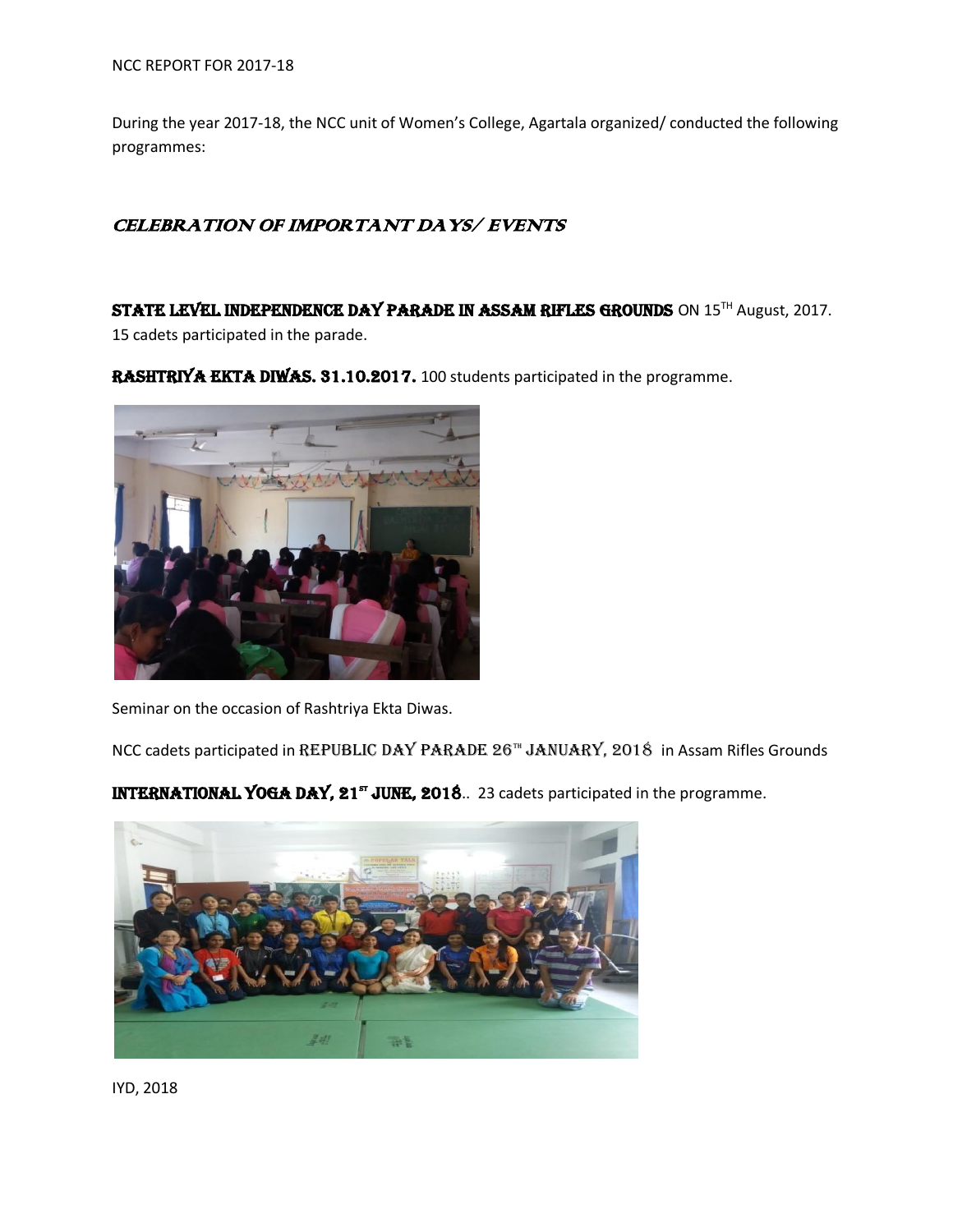## PARTICIPATION IN SOCIAL WORK ACTIVITIES

25 cadets participated in the Swachh Bharat Abhiyan on 18.09.2017.



Swachh Bharat Abhiyanwas was organized in collaboration with Doordarshan Kendra Agartala on 05,04.2018.



100 years of Swachhata-Swachh Bharat Summer Internship-2018 under Ministry of Human Resource Development, Government of India.